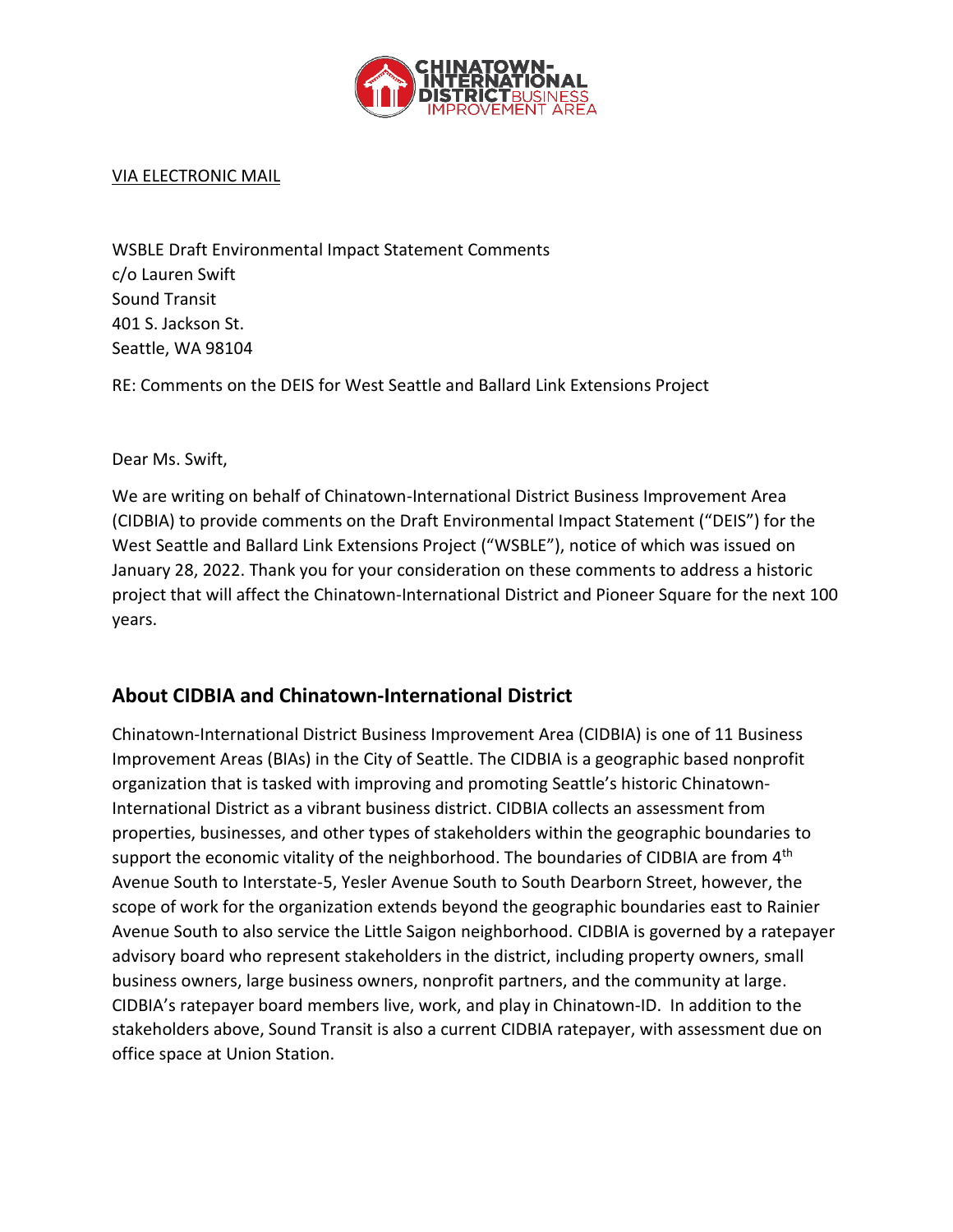

Since its inception in 1995, CIDBIA has worked towards its mission of improving and promoting Chinatown-ID through four areas of work: sanitation, public safety, marketing and events, and advocacy. We work with stakeholders to supplement city services to beautify streets and sidewalks through litter pickup, biohazard cleaning, and removing or covering graffiti on historic and non-historic buildings. We work with businesses and residents to provide resources and help report crime, which has disproportionally affected Chinatown-ID over the last several decades. CIDBIA hosts several large, culturally significant festivals to promote businesses and celebrate the unique identity of the neighborhood. Each of CIDBIA's events brings thousands of visitors to Chinatown-ID each year. Creating a clean, safe, welcoming business district is critical in the economic vitality of small and large businesses in Chinatown-ID.

Most small businesses in Chinatown-International District are family owned and operated. The profile of small business owners are often immigrants or refugees, with limited English proficiency, and limited digital literacy. Chinatown-ID is primarily a restaurant district, representing foods from all over Asia. The neighborhood is a regional draw where customers can find foods, herbs, groceries, and more from their home countries. Many Asian-Americans in the region describe Chinatown-ID as a cultural hub where they have a sense of belonging. In addition to restaurants, the neighborhood is home to thousands of residents both young and old, predominately Asian, and low income. Residents of the neighborhood utilize other small businesses in the neighborhood, such as their doctor's office, pharmacies, herbal stores, and grocery stores, many of which cater to their non-Western cultures and spoken or written language.

In the past two years, the Covid-19 pandemic has created an untenable environment for small businesses to survive, let alone thrive. During this time, we saw businesses shut down dining rooms, operate with skeleton crews, and frantically apply for financial aid to make it to the next week or month. As Coronavirus gained traction in Asia, many local Asian businesses lost revenue before their American counterparts. Just months later, the neighborhood began to see a rise in anti-Asian violence, graffiti, and rhetoric. Prior to the Covid-19 pandemic, Chinatown-ID has experienced multiple years of negative impact from outside forces.

Government mandates and projects have shaped the identity and spirit of Chinatown-International District for decades, often without concern for the inhabitants, their safety and wellbeing, or their culture. Once a vibrant home to Seattle's largest Japanese population, the internment of Japantown residents with Order 9066 during World War II left a hole in the cultural identity of the neighborhood. With a rise in gentrification, Chinatown-ID's Black and Indigenous population were forced out of the neighborhood. Although making significant contribution to the landscape of the neighborhood, local government essentially erased the identity of Filipino Town through legislation. In the last decade, development has changed the landscape and population of Little Saigon, an area of settled refugees from Vietnam. Federal,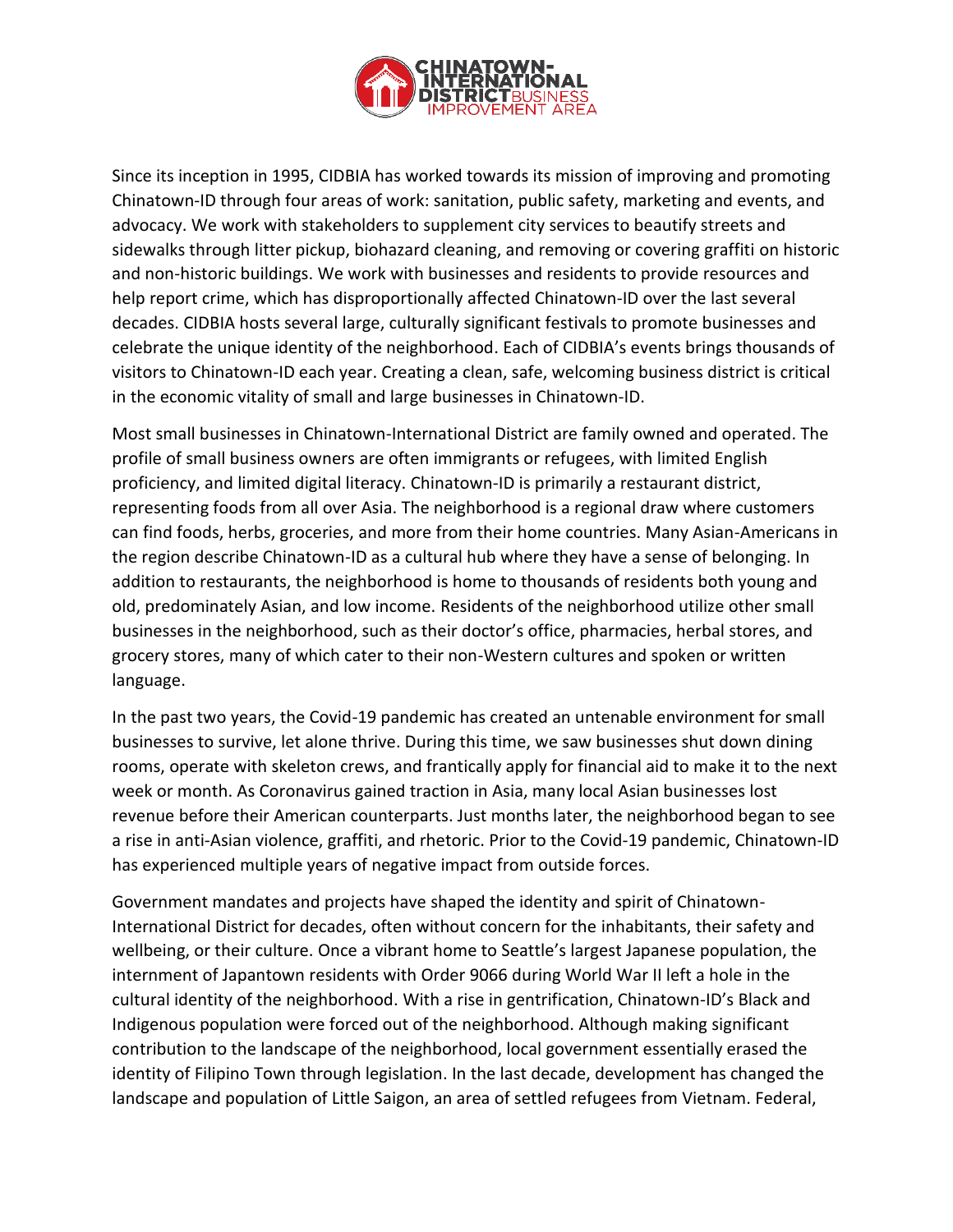

state, and city governments have shaped the neighborhood through projects such as the Interstate-5 construction, literally splitting the neighborhood in half. The neighborhood has experienced the construction impacts of the Kingdome, then Safeco Field, and then CenturyLink Field. Chinatown-ID has felt the pressure of construction impacts from the SR-99 deep bore tunnel, Seawall, Seattle Waterfront, and demolition of the Alaskan Way Viaduct in adjacent Pioneer Square. In recent years, the construction of the First Hill Streetcar impacted the neighborhood for years. Time and time again, government's role in implementing projects have come with a cost to Chinatown-ID, its residents, businesses, and its cultural identity.

It is with this history and our role as stewards of the current and future stakeholders of Chinatown-International District that we provide the following comments on the WSBLE Draft Environmental Impact Study.

# **A. Impacts of Fifth Avenue Alternatives are existential for the Chinatown-International District**

The DEIS describes and compares the impacts of the Fourth and Fifth Avenue alternatives. After carefully considering the DEIS analyses, we conclude that the impacts of the Fifth Avenue Alternatives are so great, they put many of the community priorities outlined in this letter at risk. Unless Sound Transit can identify another option that moves the construction impacts away from the cultural spine of the Chinatown-International District and/or identifies *substantial* mitigation to avoid or greatly minimize these impacts, we do not believe the Fifth Avenue Alternative and options are acceptable.

Construction of the Fifth Avenue Alternatives would be the most disruptive in the very heart of the Chinatown-International District. They would close key streets for commercial and cultural activity, including King Street and Weller, impacting access to retail businesses for customers and suppliers. They would create noise, dust, truck traffic, and visual impacts that would hamper or prevent community gatherings and activity in Hing Hay Park and other outdoor spaces and affect quality of life for hundreds of residents of Uwajimaya Village, Fujisada Condominium, Publix Building, and Bush Hotel. They would permanently displace the most onstreet parking, which is of particular importance to the retail and small business environment in the Chinatown-International District.

While the potential opportunity for Transit Oriented Development associated with the massive disruptions created by the Fifth Avenue alternative and options may be enticing, the community would need assurance in the form of explicit legal commitments that these opportunities would be limited to only those who could ensure retention of community ownership of properties, and not make us more vulnerable to displacement and gentrification.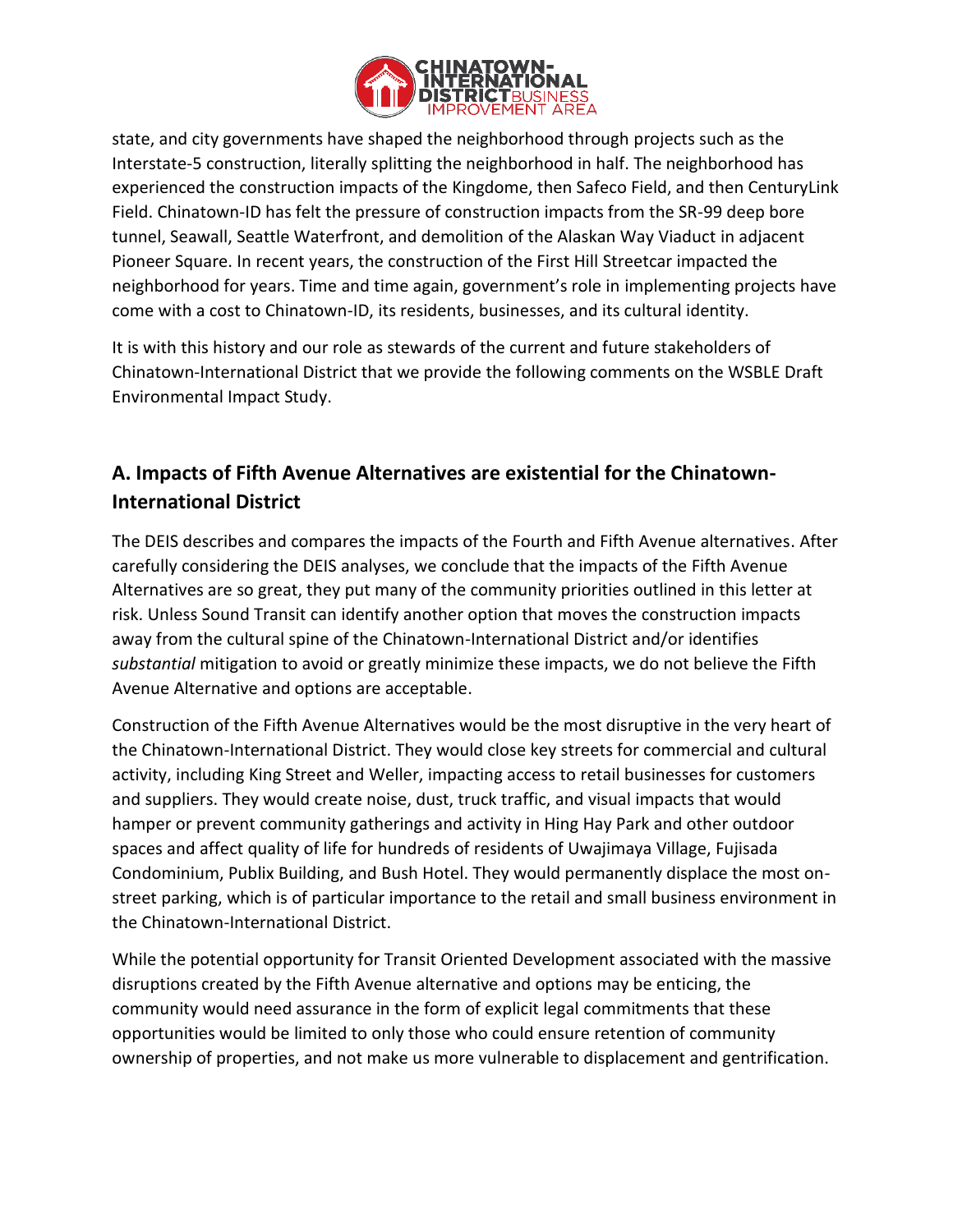

CIDBIA is the Seattle Department of Transportation permit holder for the Chinatown Gate, in partnership with the Historic Gate Foundation. The Chinatown Gate, located at the heart of the neighborhood on 5<sup>th</sup> Avenue South and South King Street, is the entrance to the neighborhood and signals to visitors they are in Chinatown. The Gate symbolizes culture, identity, and history for generations of Chinese immigrants who built the Chinatown area. The Gate is one of Seattle's most photographed icons and is used as a tool to market the neighborhood to help support small businesses. The 5<sup>th</sup> Avenue alternatives would at a minimum reduce visibility and accessibility to the Gate for residents and visitors. We also are concerned about the structural stability of the Gate with years of construction underneath it and around it on the street level.

## **B. Impacts and benefits from Fourth Avenue alternatives are not equally addressed**

The Fourth Avenue alternatives would have direct connections to both Pioneer Square and Chinatown-International District neighborhoods and would facilitate more direct connections between transit modes such as Sounder, Light Rail, Amtrak and private buses. The Jackson Hub concept plans, as well as the community priorities listed in the beginning of this letter both emphasize the neighborhoods' advocacy for improving connections between the neighborhoods, improving the public realm, and activating the Jackson Hub area more intentionally. From our review of the information presented in the DEIS, there appear to be opportunities to realize long-held community goals and regional benefits from a Fourth Avenue alignment, but the analysis lacks the information we need to further understand these opportunities. For example, no formal visual quality analysis was performed for alternatives in the CID segment and there was no discussion of the Chinatown-International District and Pioneer Square as a complete, cohesive neighborhood. An actual visual quality analysis, complete with images and discussion, would allow us to see how station entrances and improvements along 4<sup>th</sup> Avenue South between S. Jackson Street and Seattle Boulevard would contribute to public realm goals. More visual representation of the scope and scale of proposed tunnel ventilation facilities would aid in our understanding about impacts to the public realm. It would also create an opportunity for Sound Transit to discuss opportunities to enhance connections and cohesiveness between the two neighborhoods in the Social Resources, Community Facilities, and Neighborhood conclusions. Without the more formal analysis, the beneficial impacts of the proposed project and alternatives are not explicitly disclosed and are hard for the reader to conclude.

Additionally, we believe re-activating Union Station to its original purpose as a train station would be a natural fit for this project. As in many large cities across the United States and in many parts of the world, the idea of a "grand central station" signifies a central location for transit, commuters, and accessibility. Union Station could serve as the entry point to Chinatown-International District, Pioneer Square, and Downtown. By serving as the location for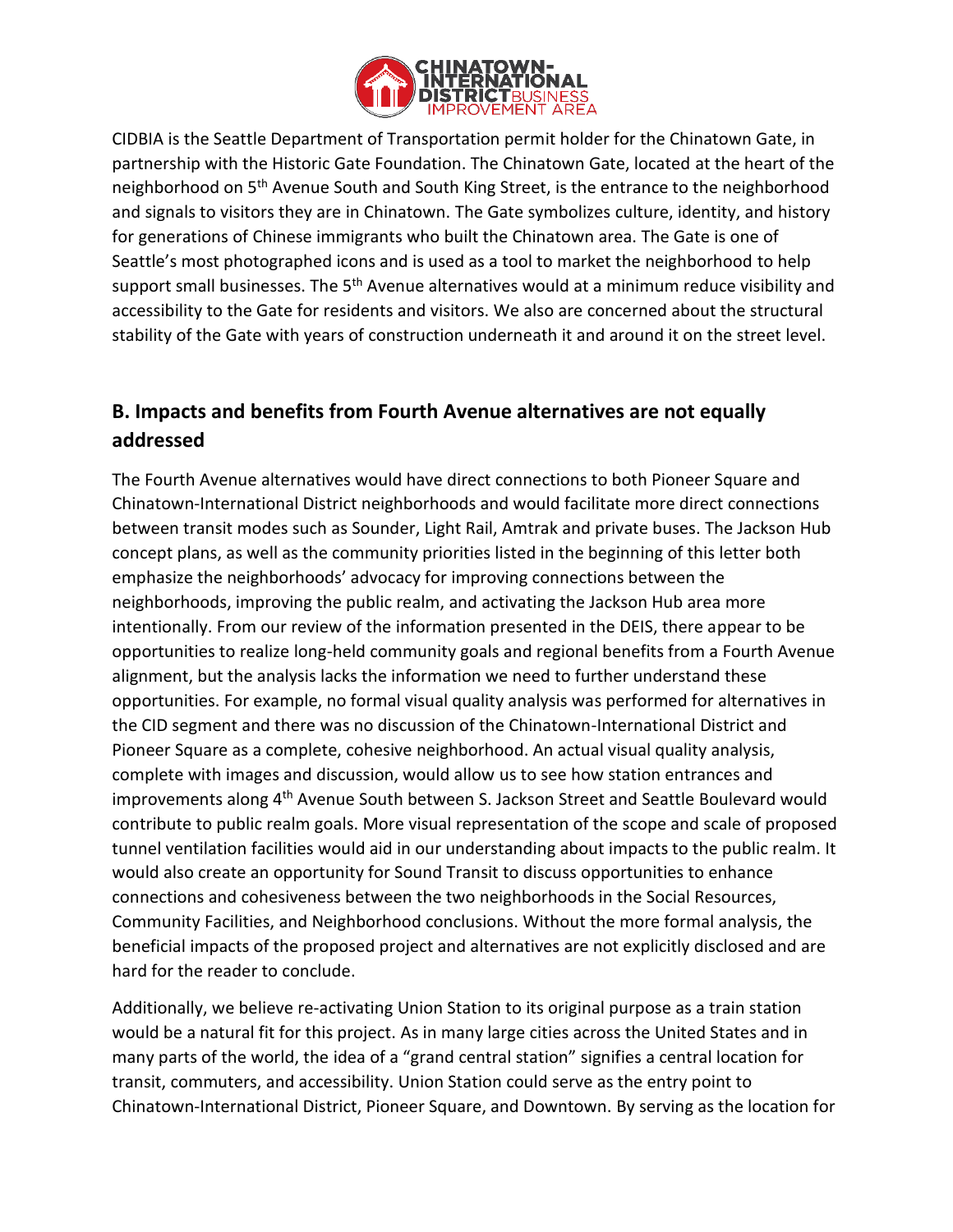

the new light rail station entrance, and a connection between the existing and proposed stations, the revived Union Station would be readied for further activation of the building for more public-facing uses.

## **C. The Deep Options do not support a 100-year vision for our neighborhoods**

We do not believe the deep options—with their elevator-only access and longer transfer times—serve to support the neighborhood or the region. Even a bank of eight elevators will be unable to keep up with crowds during major events. In addition to football, soccer, and baseball games that bring more visitors to Chinatown-ID, CIDBIA attracts thousands of visitors to the neighborhood each year, including culturally significant events such as Lunar New Year. Mechanical problems are not unheard of in the Sound Transit network. Nor will they be viable if there is another global pandemic that makes it unsafe to ride in an elevator with a nonhousehold member. We fear that most people coming to the area from other parts of Seattle or the region will choose to disembark or transfer at a different station with less onerous transfers, which would serve only as a deterrent, and not an attractant to our neighborhoods. The deep options would also make light rail transportation inconvenient for residents of Pioneer Square and the Chinatown-International District, greatly diminishing the Project's purpose and need.

## **D. Additional Questions and Concerns about DEIS Analysis**

**1. Inconsistencies between Racial Equity Toolkit and DEIS:** The Racial Equity Toolkit commits to an outcome of limiting harmful impacts of the Project and working with impacted communities to identify opportunities to repair past harm. It acknowledges the cumulative harm caused by decades of public infrastructure projects sited and constructed without centering the voices of people of color. Yet while the Environmental Justice analysis references these impacts in the narrative, it does not include them the documentation of the analysis that led to an Environmental Justice conclusion of no disproportionately high and adverse impact (Appendix G, Table 5-4, pages 5-31 through 5-66).

These cumulative impacts are a key concern for many residents and business owners in the Chinatown-International District and Pioneer Square, and they should be explicitly considered as part of the Environmental Justice analysis.

**2. Need for Clarity on Construction Staging:** The DEIS discloses approximate amount of area necessary for construction staging areas and easements but does not show a construction footprint outline. The property impact maps provided in Appendix L.4 do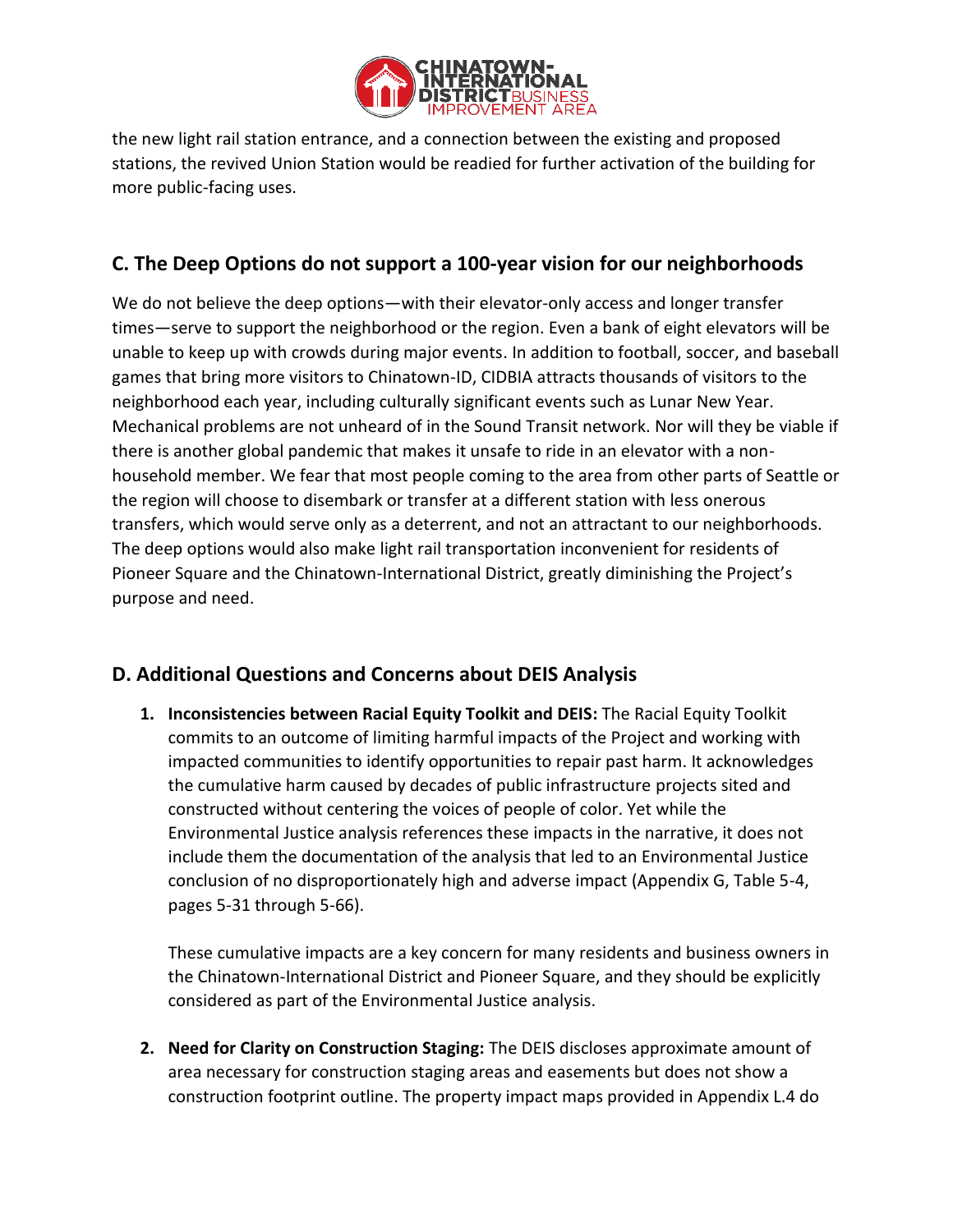

not indicate how the properties would be used or the extent of the use (i.e., full or partial acquisitions). Without more clarity on where construction staging would occur or the assumptions of property impacts for construction staging, we cannot adequately assess or compare the impacts of construction to the Chinatown-International District.

- **3. Noise Impacts:** The Noise and Vibration Technical Report states the following: "Commercial and industrial districts are in the Chinatown-International District Segment... Although there are no nearby residential districts near the segment there are mixed use properties with residences in commercial districts, such as Uwajimaya and the Publix Hotel. Residential use properties within commercial districts are treated the same as commercial properties within the city of Seattle." (Appendix N.3, page 6-37) While this may be acceptable by federal noise analysis standards, it is unacceptable from a racial equity standpoint. Sound Transit should conduct a complete operational noise analysis of impacts to residential properties—regardless of whether they are part of a mixed-use building—and commit to mitigation for those impacts.
- **4. Parking Impacts:** The cumulative impacts section of the DEIS asserts that changes to the transit system would reduce the need for parking in the study area. It further states that "the project would remove some of the residential and commercial land uses that created demand for this parking." (DEIS, page 5-7). We believe this conclusion is inappropriate without further consultation with Chinatown-International District and Pioneer Square residents and small business owners. In the Chinatown-International District feedback from community leaders indicate that short-term parking (on-street, <2 hour) is used by people making trips to the Chinatown-International District to shop, visit residents, dine in a restaurant, drive a senior resident to/from appointments, etc. Transit may not be an appropriate or reasonable alternative mode for many of these trips. We urge Sound Transit to conduct further public engagement on this topic and update its analysis in the final EIS to reflect the true impacts of parking losses particularly on-street parking—for our neighborhood.

## **Conclusion**

We recognize that Chinatown-International District is one component of a full ST3 program, one that is for the benefit of all regional users. In the spirit of advancing the project while advocating for our community, we suggest the following path forward:

Based on review of the current information, we believe that the CID-1a option offers the greatest potential to achieve the community priorities, create direct connections between Pioneer Square and Chinatown International District neighborhoods, and improve transit connections between modes. Furthermore, there appears to be more opportunity to minimize and mitigate traffic impacts through design, construction phasing and staging, and other